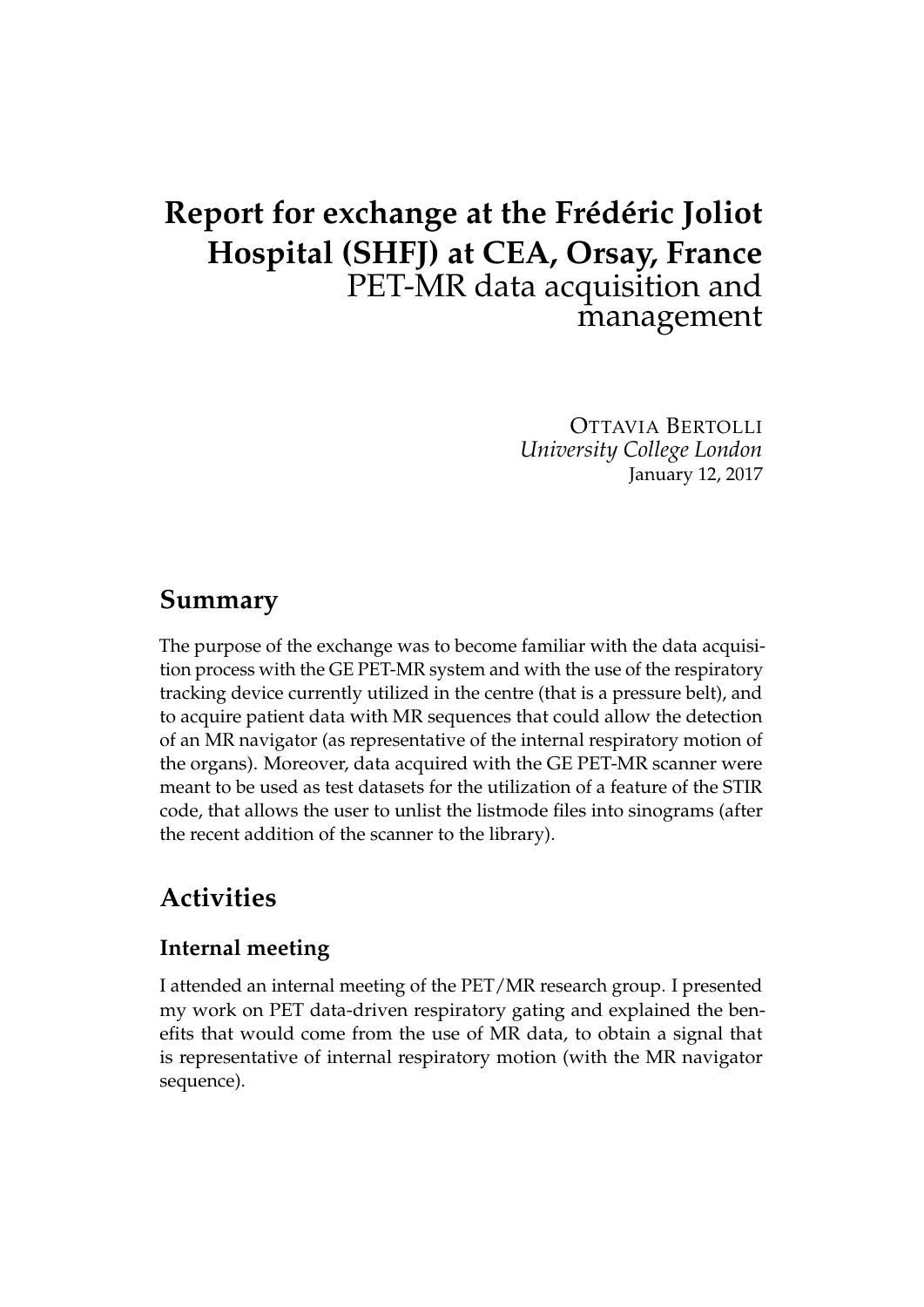#### **Data collection**

During the days spent at the SHFJ center, I was able to collect 6 patients datasets, inclusive of PET raw data (listmode files, uncompressed directly on the console), MR data, pressure belt respiratory signal and related trigger files. No MR navigator was acquired during these acquisitions, as they were performed following research protocols that were not tailored for our study. These datasets have been used to test the functioning of the list\_lm\_events and lm\_to\_projdata utilities of STIR on the GE Signa PET listmode files, as we have recently added the definition of the scanner and of its new data format (HDF5 files) to the software. Both utilities proved to be successful and I was able to generate sinograms.

#### **Phantom acquisition**

I took part in the acquisition of a phantom, made up of parallelepiped shaped objects filled with water, with no activity. As we are interested in respiratory motion, that is assumed to occur mostly in the cranio-caudal (axial) direction, we generated artificial motion with the "table rocking" feature provided by the scanner, that allows to choose the frequency and amplitude of the shift of the table, that will then move backwards and forwards periodically. The belt signal was set to be a simulated respiratory periodic trace.

The purpose of this acquisition was to set up the appropriate MR sequence required to get the MR navigator signal. As the Region of Interest (ROI) required to get the navigator signal, we selected an area that included moving edges of the phantom. We set up the acquisition in order to acquire the navigator signal in certain points of the motion cycle, while in the remaining part of the scan duration an FRFSE sequence was acquired. Visualizing the profile of the navigator, we realised that this set-up generated a motion signal that is not practically usable, as the gaps between its acquisition (when the FRFSE is on) are too big and the related motion would remain unknown. Therefore the result of this test was that, to be able to acquire a navigator signal that could be reliably considered as representative of the patient respiratory motion, the MR navigator needs to be acquired continuously throughout the period of interest. This can be achieved by adding extra minutes either at the beginning or at the end of the series of MR sequences that are acquired for clinical purposes. The set-up of such a protocol needs to be finalised.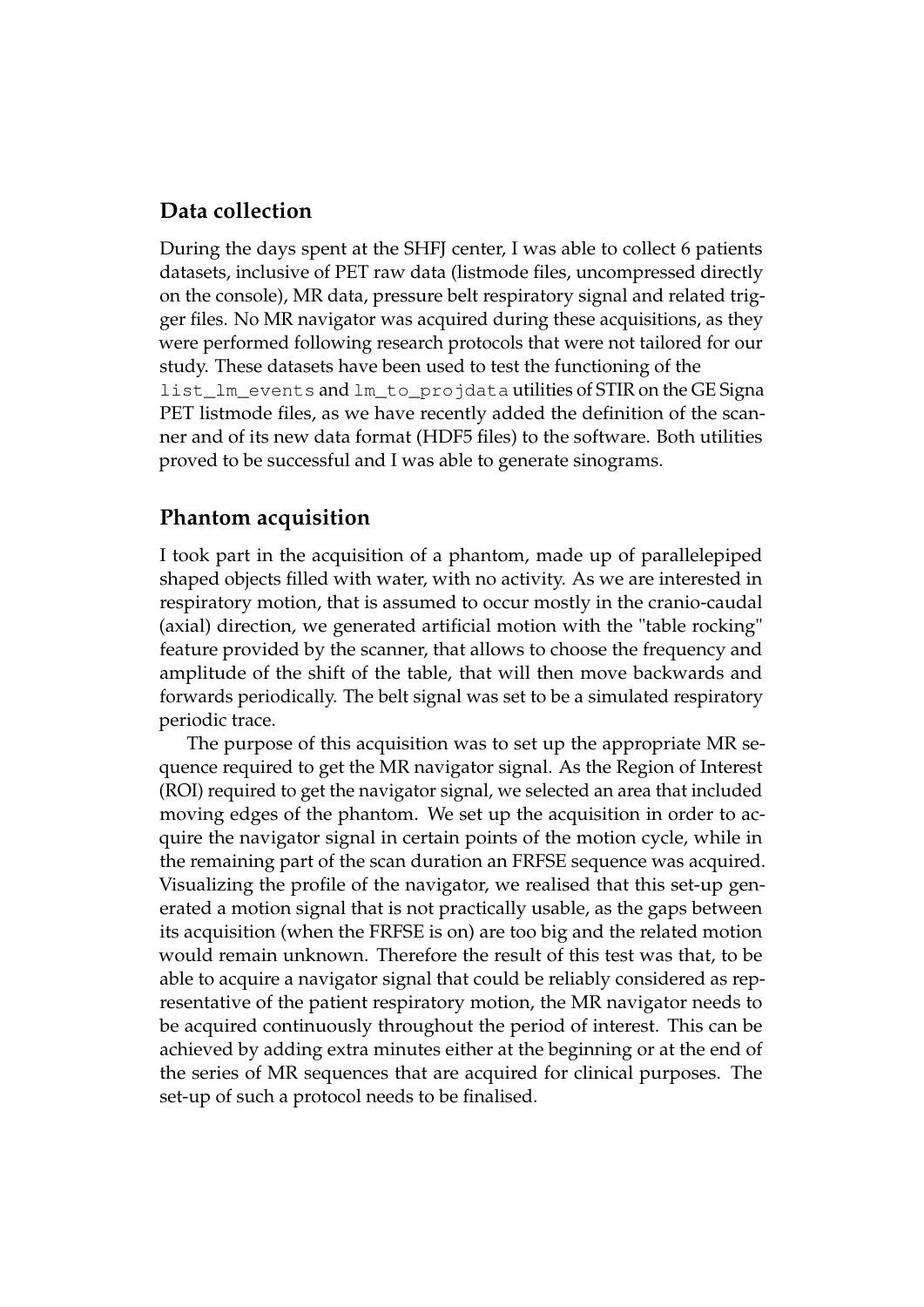### **Volunteer acquisition**

Additionally, a volunteer was acquired, with no PET activity, with a similar protocol as with the phantom. In this case, the belt signal was generated by the true respiratory motion of the volunteer. The ROI for the navigator was selected to be able to include the edge between the liver and the lungs. As with the phantom acquisition, the navigator signal was interrupted by the acquisition of the FRFSE sequences.

### **Data-driven respiratory signal extraction**

The sinograms obtained by the unlisted PET data were utilised to obtain a data-driven respiratory signal, with the use of Principal Component Analysis [1]. Our method successfully generated good respiratory signals.

## **Results**

The main results of the exchange have been:

- collection of patient data (PET, MR and pressure belt), that will be useful for future analysis as well;
- successful utilisation of STIR listmode utilities with GE Signa PET listmode files;
- phantom and volunteer acquisitions;
- attempt to include the MR navigator sequence within a normal protocol, the results showed it needs to be acquired on its own with the addition of a few extra minutes of MR acquisition;
- successful visualization of the acquired MR navigator signals (although the signals were not optimal for the above mentioned reasons);
- regarding PET data-driven respiratory gating: successful generation of respiratory signals using Principal Component Analysis on the sinograms obtained with the STIR lm\_to\_projdata;
- attempt to synchronize the belt signal with the PET data-driven signal: some issues remain with regards to the automation of this process, due to the lack of temporal information stored in the belt signal and